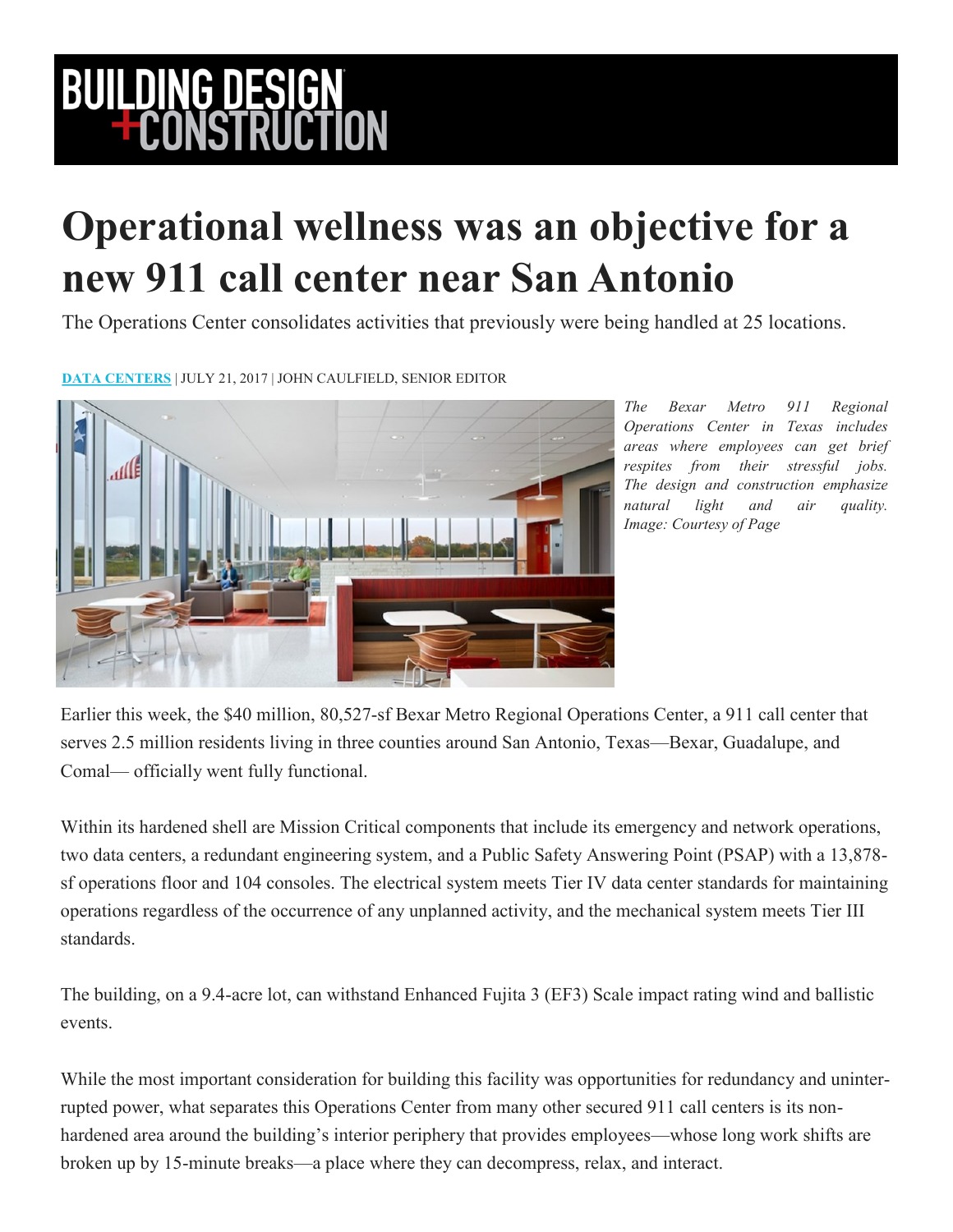That area is a combination of administrative offices, conference rooms, multipurpose training rooms, break rooms, sleep areas, a gym, and kitchen. The building's north façade is marked by an entry courtyard, an interior courtyard and a third exterior courtyard. Occupant wellness is further enhanced by a design that maximizes access to daylight and high indoor air quality.

"Our design goal was to 'blend' the hardened and non-hardened areas seamlessly," says J.J. Puga, AIA, designer and project manager for Page Southerland Page, which provided architecture, interiors, MEP engineering, fire protection, and project management services. He points out that the design and configuration of the Operations Center dictate that employees must leave their workstations in order to take advantage of the more open, commodious areas.



*The 13,878-sf operations floor of the Bexar Metro 911 Regional Operations Center includes 104 consoles. Image: Courtesy Page*

This building had been in the works for 15 years, but was waylaid until financial, logistical and territorial obstacles were cleared, explains Mike Pedigo, chief of staff for Bexar Metro 911 Network District, which owns the Operations Center.

Challenges included the initial resistance by the Edwards Aquifer Authority to allow the facility's emergency generator fuel tanks to be installed on the site, for fear of spill containment and water would technically be above ground, and therefore legal within existing codes.

Construction of the Operations Center finally started in January 2015, and was funded through a surcharge fee to phone users within the jurisdiction.

The Building Team included Whiting-Turner (GC), Pape-Dawson Engineers (CE), Walter P. Moore (SE), Rialto Studios (landscape architect), TDSI (AV technology, data, security consultant), Wiss, Janney, Elstner Associates (roof consultant), and HeilExperts International (aeronautical consultant).